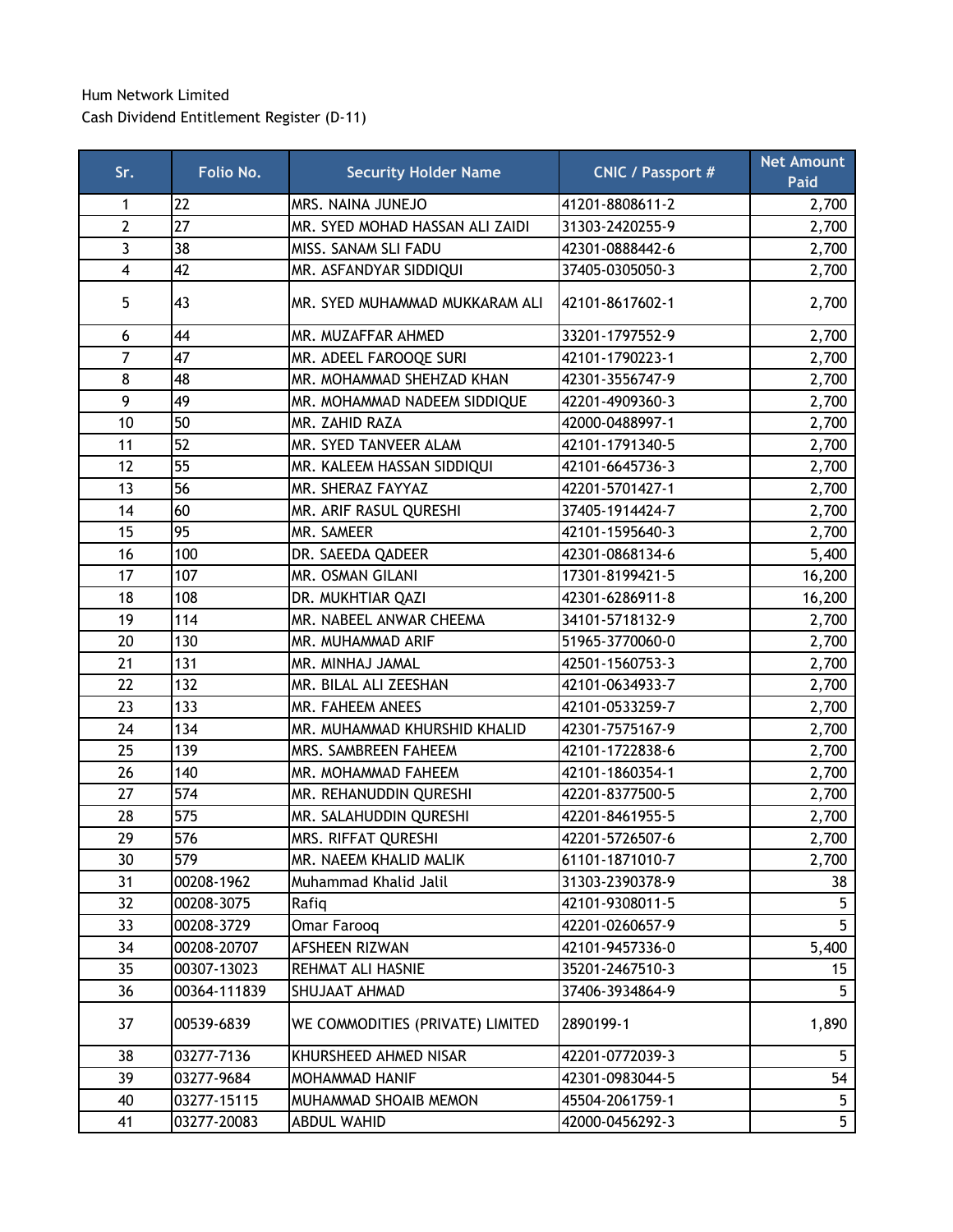| 42 | 03277-21699 | <b>MOHAMMAD ARIF</b>                      | 42301-6293763-9 | 5 <sub>1</sub> |
|----|-------------|-------------------------------------------|-----------------|----------------|
| 43 | 03277-22566 | <b>ABDUL RAHEEM</b>                       | 45504-1133580-3 | 5 <sup>5</sup> |
| 44 | 03277-29271 | <b>MOHAMMAD IRFAN</b>                     | 45504-1111689-7 | 5              |
| 45 | 03277-49857 | <b>GULNAZ</b>                             | 42301-0199971-8 | 5              |
| 46 | 03277-49903 | <b>RIZWAN UDDIN</b>                       | 42301-0399996-3 | 5              |
| 47 | 03277-65235 | <b>MUHAMMAD SOHAIL</b>                    | 42201-0333305-7 | 5 <sup>1</sup> |
| 48 | 03277-70992 | MUHAMMED HANIF                            | 42301-3676735-9 | 25,750         |
| 49 | 03277-79496 | <b>FAZAL AHMED</b>                        | 42201-8187602-1 | 27             |
| 50 | 03277-80646 | <b>SAEED AHMAD</b>                        | 42201-0329828-3 | 1,080          |
| 51 | 03863-27544 | MOHAMMAD HANIF ADAM                       | 42301-1007366-7 | 5              |
| 52 | 03863-45835 | <b>JAMAL UDDIN</b>                        | 42301-8288396-3 | 5 <sup>5</sup> |
| 53 | 04085-37851 | SHAZIA AIJAZ                              | 42101-1643693-8 | 16             |
| 54 | 04143-6312  | MUHAMMAD ZAHIDIN                          | 42201-0812561-9 | 540            |
| 55 | 04143-6627  | MUHAMMAD FARHAN                           | 42301-1122198-7 | 5 <sup>5</sup> |
| 56 | 04143-7906  | AKBAR AMIN                                | 42201-0597467-7 | 5              |
| 57 | 04143-9514  | MUHAMMAD SHABBIR                          | 42000-2696949-9 | 5              |
| 58 | 04143-9522  | AAMIR MUSHTAQ                             | 42201-0319072-7 | 5              |
| 59 | 04143-9555  | <b>GHULAM AKBAR</b>                       | 42201-8728194-1 | 5              |
| 60 | 04143-9605  | MUHAMAMD UMAR                             | 42301-0890753-5 | 5 <sub>5</sub> |
| 61 | 04143-9613  | MUHAMMAD KASHAN                           | 42301-0961551-1 | 5              |
| 62 | 04143-9621  | ZAHID HUSSAIN                             | 42301-7323776-7 | 5 <sub>5</sub> |
| 63 | 04143-9639  | MUHAMMAD AAMIR                            | 42201-9766933-1 | 5              |
| 64 | 04143-10058 | NADEEM USMAN CHOLA                        | 42201-4729044-1 | 5              |
| 65 | 04143-14456 | SAMEER IBRAHIM                            | 42201-5174969-7 | 5              |
| 66 | 04143-14811 | WASEEM RAZA PATEL                         | 42301-0874185-9 | 5              |
| 67 | 04143-14845 | <b>SHAGUFTA NOOREEN</b>                   | 42201-8702031-2 | 5              |
| 68 | 04143-15016 | MUHAMMAD AYUB MEMON                       | 42000-1848326-5 | 5              |
| 69 | 04143-15685 | MUHAMMAD ABBAS SHAH                       | 42301-2948648-1 | 5              |
| 70 | 04143-16345 | MUHAMMAD AMIN                             | 42000-0494126-1 | 5              |
| 71 | 04259-2003  | MOHAMMAD                                  | 42301-1038596-7 | 5 <sup>5</sup> |
| 72 | 04259-8463  | <b>SHARIQ IQBAL</b>                       | 42101-9255080-1 | 5              |
| 73 | 04259-8471  | MUHAMMAD SHAJI                            | 42101-3844298-5 | 5 <sup>1</sup> |
| 74 | 04259-8497  | MUHAMMAD ZUBAIR                           | 42301-2291598-5 | 5              |
| 75 | 04259-8547  | <b>ABDUL WAHID</b>                        | 42000-0456292-3 | 5              |
| 76 | 04259-8752  | ABDUL RAHIM KHAWAJA                       | 42201-0550054-1 | 5              |
| 77 | 04259-8919  | RAHIL FEROZ                               | 42201-4114304-9 | 5              |
| 78 | 04259-8968  | <b>EHSAN FAROOQ</b>                       | 42201-0837598-5 | 5              |
| 79 | 04432-11952 | <b>FAZAL AHMED</b>                        | 42201-8187602-1 | 5              |
| 80 | 04457-7743  | MUHAMMED IRFAN<br>(STT)                   | 42101-1380540-3 | 5.             |
| 81 | 04804-19108 | MUHAMMAD IRFAN KHAN                       | 42501-1431476-5 | 2,700          |
| 82 | 05264-21860 | RABIYA KHAN                               | 17301-7790394-6 | 81,000         |
| 83 | 05348-8545  | RIAZ AHMED 53024                          | 42301-6265946-7 | 22             |
| 84 | 05546-26    | STOCK MASTER SECURITIES (PRIVATE)<br>LTD. | 1765039-9       | 2,700          |
| 85 | 05868-14599 | <b>CLIKTRADE ROYAL</b>                    | 42301-9178075-7 | 2,700          |
| 86 | 06122-5843  | FAWAD KHURSHID (00856)                    | 61101-8979336-9 | 25,750         |
| 87 | 06122-24414 | <b>ABDUL MUEED</b>                        | 35202-9917682-3 | 10             |
| 88 | 06262-50819 | <b>GHULAM MUHAMMAD</b>                    | 42101-4703907-9 | 540            |